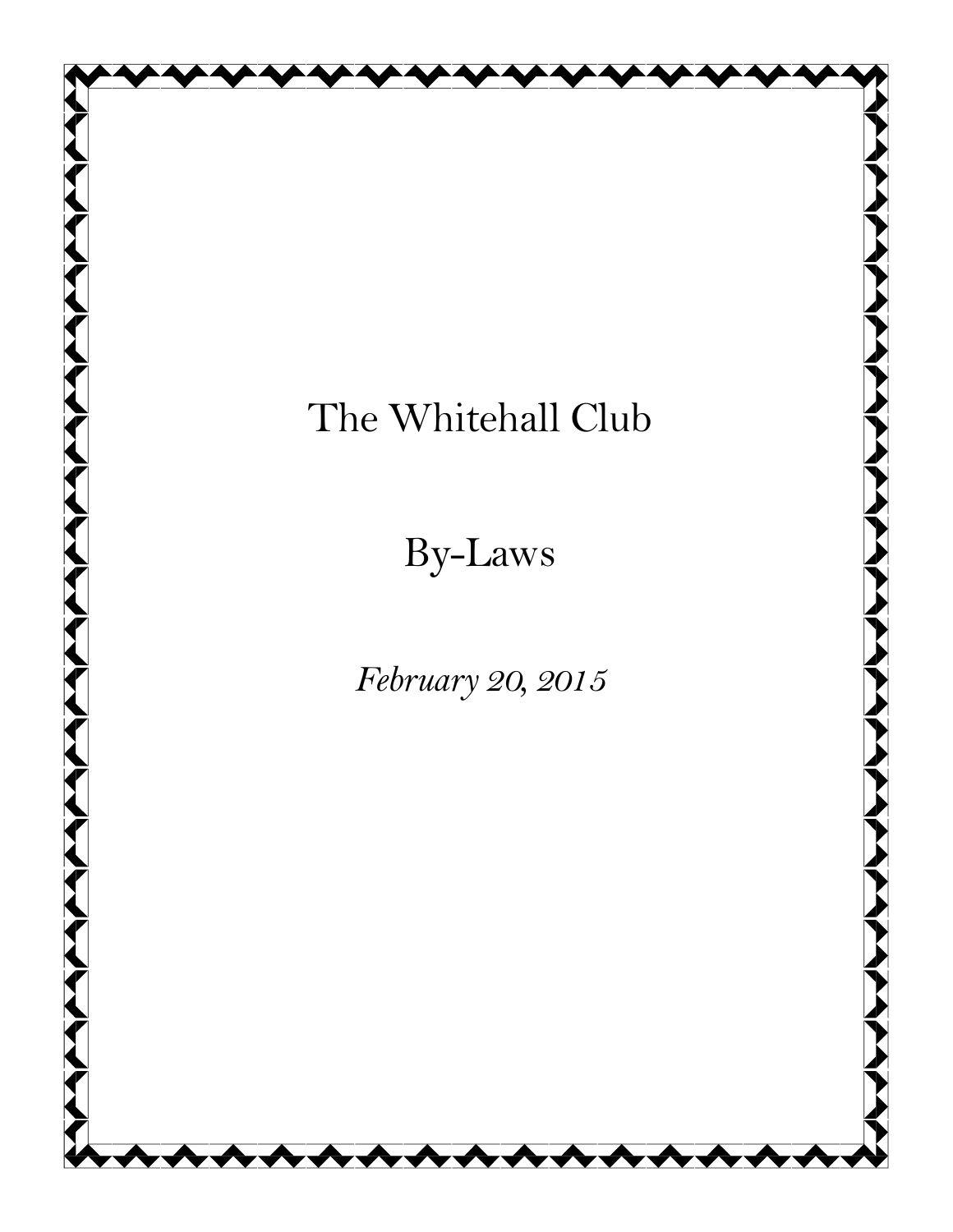# The Whitehall Club

# By-Laws

# *January 2017*

**Table of Contents**

| <b>Whitehall Offices</b>                                     | Page 1        |
|--------------------------------------------------------------|---------------|
| <b>Members</b>                                               | Page 1        |
| Qualifications                                               | Page 1        |
| Election                                                     | Pages 2 & 3   |
| <b>Voting Rights</b>                                         | Page 3        |
| <b>Termination of Membership</b>                             | Pages 3 & 4   |
| Transfer                                                     | Page 4        |
| <b>Emeritus Member</b>                                       | Page 4        |
| <b>Meetings of Members</b>                                   | Pages 4 & 5   |
| <b>Regular Meetings</b>                                      | Page 4        |
| <b>Special Meetings</b>                                      | Page 5        |
| <b>Guests</b>                                                | Page 5        |
| <b>Board of Directors</b>                                    | Pages 5 & 6   |
| <b>Number, Powers, Meetings &amp; Quorum</b>                 | Pages 5 & 6   |
| <b>Officers</b>                                              | Page 7        |
| Election                                                     | Page 7        |
| Removal                                                      | Page 7        |
| President                                                    | Page 7        |
| <b>Vice-Presidents</b>                                       | Page 8        |
| Secretary                                                    | Page 8        |
| Treasurer                                                    | Page 8        |
| <b>Committees</b>                                            | Pages 8 & 9   |
| <b>Membership Committee</b>                                  | Page 8        |
| <b>Nominating Committee</b>                                  | Page 9        |
| <b>Committee of Directors</b>                                | Page 9        |
| <b>Other Committees</b>                                      | Page 9        |
| Term of Office                                               | Page 9        |
| Chairman                                                     | Page 9        |
| Vacancies, Quorum & Rules                                    | Page 9        |
| <b>Contracts, Checks, Deposits &amp; Funds</b>               | Page 10       |
| <b>Books &amp; Records</b>                                   | Page 10       |
| <b>Budget</b>                                                | Page 11       |
| <b>Fiscal Year</b>                                           | Page 11       |
| <b>Dues</b>                                                  | Page 11       |
| Annual & Other Charges                                       | Page 11       |
| Default & Termination of Membership                          | Page 11       |
| <b>Seal, Outside Activities, Ethics</b>                      | Page 12       |
| <b>Waiver of Notice</b>                                      | Page 12       |
| <b>Indemnification of Officers, Directors, &amp; Members</b> | Pages 13 & 14 |
| <b>Amendments to By-Laws</b>                                 | Page 14       |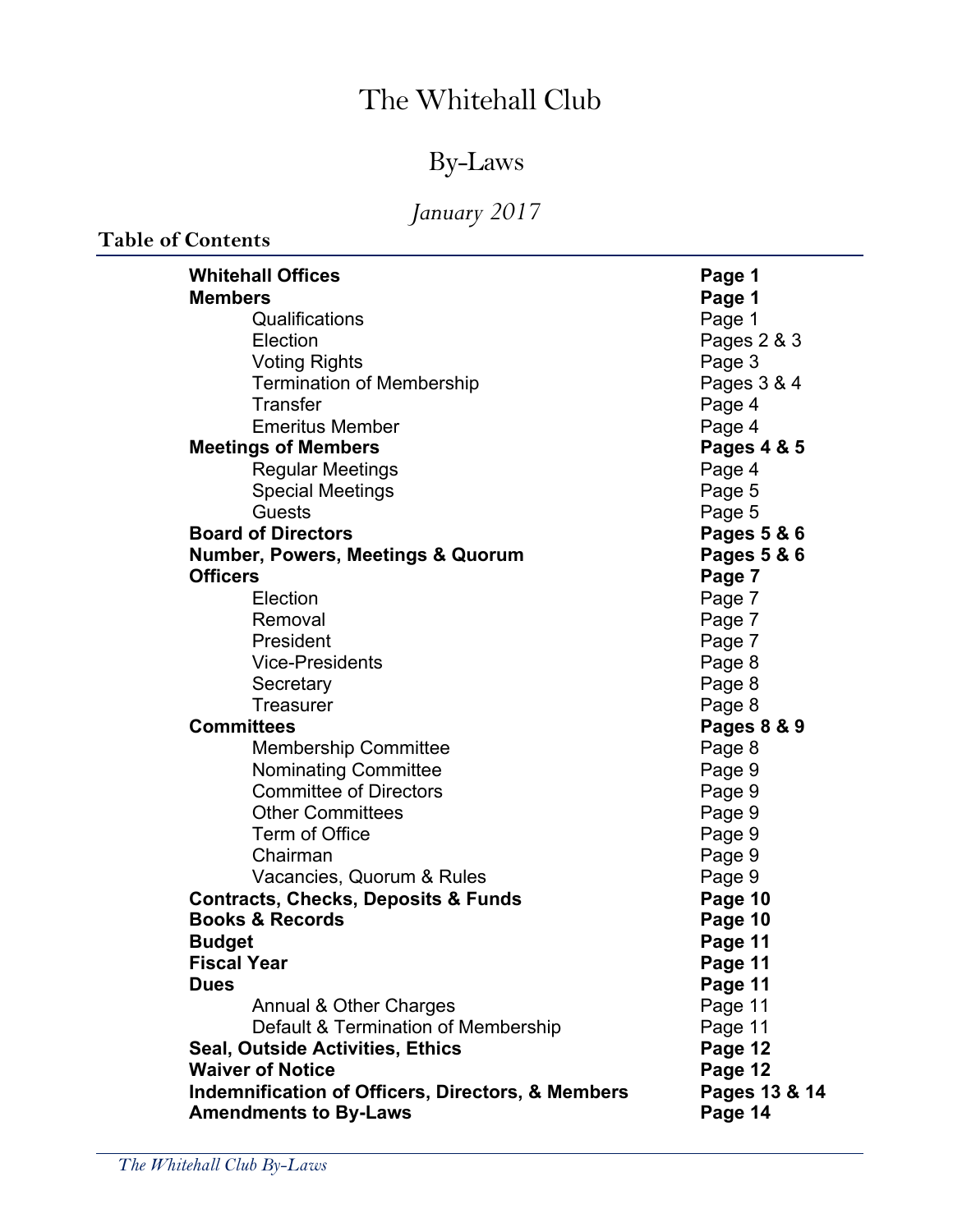## **BY-LAWS OF THE WHITEHALL CLUB**

## **A NON-PROFIT CORPORATION**

## **ARTICLE I** OFFICES

**1.01 Principal Office**. The Whitehall Club, a non-profit corporation (hereinafter referred to as the "Corporation") may have a principal office or such other offices, either within or without the State of Texas, as the Board of Directors may determine or as the affairs of the Corporation may require from time to time.

**1.02 Registered Office and Registered Agent**. The Corporation shall have and continuously maintain in the State of Texas a registered office, and a registered agent whose office is identical with such registered office, as required by the Texas Non-Profit Corporation Act. The registered office may be, but need not be, identical with the principal office of the Corporation in the State of Texas, and the address of the registered office may be changed from time to time by the Board of Directors.

## **ARTICLE II**

### MEMBERS

**2.01 General Qualifications for Membership**. Each member of the Corporation shall be of good character and business or professional reputation and must be actively engaged within the Houston metropolitan area in the business or profession in which he is classified in the Corporation. Each member of the Corporation shall be classified as follows:

- (a) Only one (1) member may represent a particular line of business or profession (his "professional classification"), as defined by the Membership **Committee.**
- (b) A membership is granted solely on an individual basis and is not to be considered as a membership to a company, corporation, sole proprietorship, partnership, or other entity.
- (c) When a membership is relinquished, either voluntarily or involuntarily, or terminated under some other provision of these By-Laws, the general membership may then recommend and sponsor prospective members who are engaged in the former member's line of business or profession.
- (d) When any member in good standing who remains actively engaged in his profession becomes 65 years of age, said member will no longer be able to claim exclusive use of his professional classification under these By-Laws. In such instances, a new member with the same professional classification may be elected in accordance with Section 2.02

.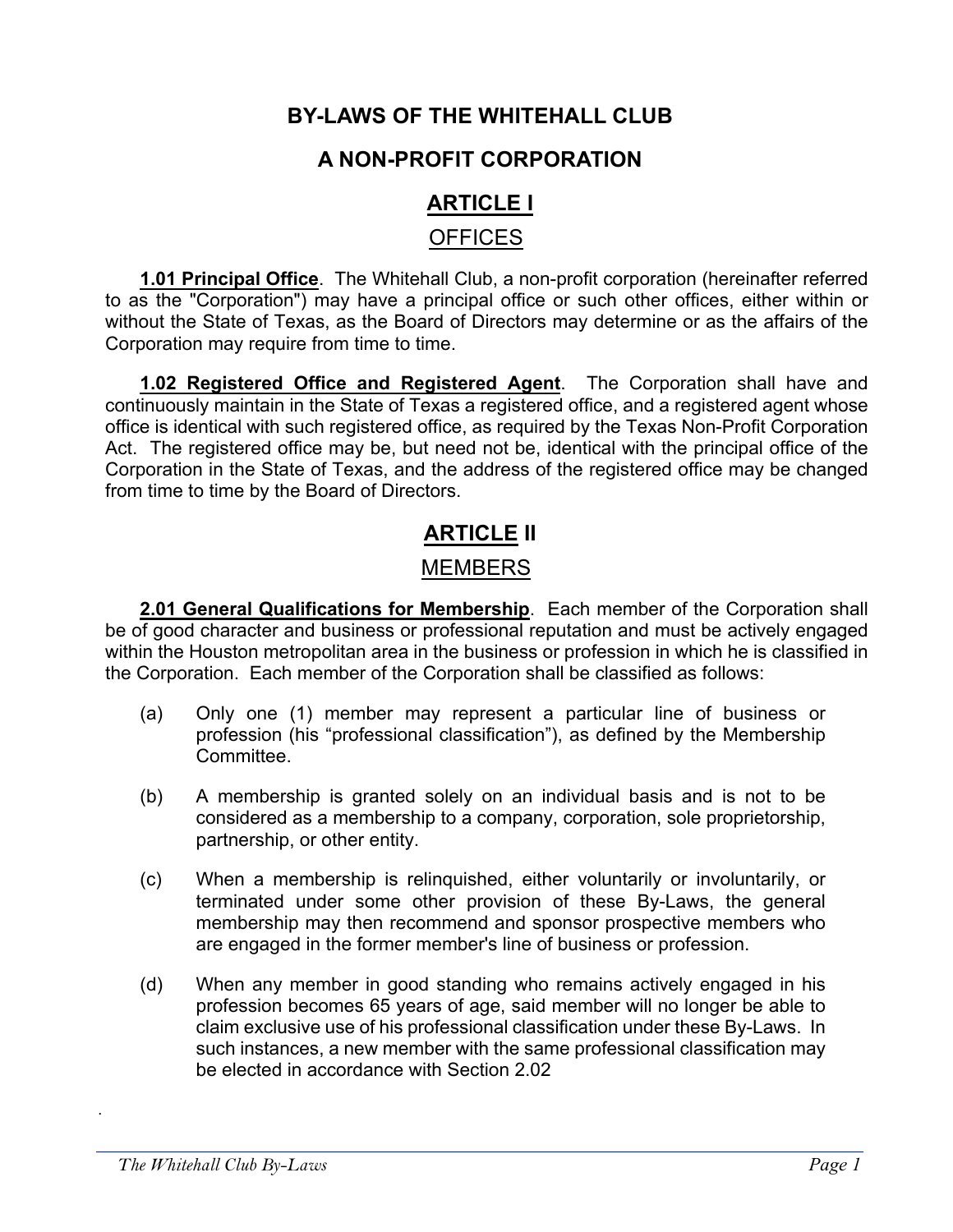**2.02 Election of New Members**. New members shall be elected in accordance with the following procedure:

- (a) Any member (the "Sponsoring Member") may propose an individual for membership in the Corporation as provided herein.
- (b) The Sponsoring Member must write a letter of recommendation to the Membership Committee via the Vice-President-Membership, providing the Membership Committee with a completed and signed application and professional resume or detailed background on the prospect's professional qualifications, family, and other factors which may be relevant. The Sponsoring Member should indicate the length and nature (business or personal) of his relationship with the prospect and his family, and a statement of why the prospect would be a beneficial member to the Corporation. If the prospect is related to any existing member, this shall also be fully disclosed to the Membership Committee.
- (c) The Sponsoring Member should then arrange for two additional members after meeting the prospect) to supply letters of recommendation to the Membership Recruitment Committee. After receiving the prospect's resume or detailed background, and all three letters of recommendation, the Vice-President-Membership will solicit comments on the prospect from any members who it is believed may have a conflict with the proposed business or professional classification of such prospect
- (d) The Sponsoring Member and the Vice-President-Membership is responsible for conducting a reasonable investigation of each prospect's background to endeavor to confirm his integrity, determine his business or professional classification, and determine whether there are conflicts with other members which would justify denying membership..
- (e) After the Vice-President-Membership has received comments from interested members, and after any potential conflict has been resolved, the Membership Committee will approve or disapprove the prospect's application for further consideration, or determine that further information is needed. A two-thirds (2/3) vote of the members of the Membership Committee present at a meeting at which a quorum is present is required for final approval of a Prospective Member's application. If the application is approved for further consideration, the Vice-President- Membership will notify the membership of the Corporation and individual will become a Prospective Member who will be asked to attend two regular meetings of the Corporation. It shall be the responsibility of the Sponsoring Member to introduce the Prospective Member to the Membership and collect from the prospect a check for one (1) year's dues.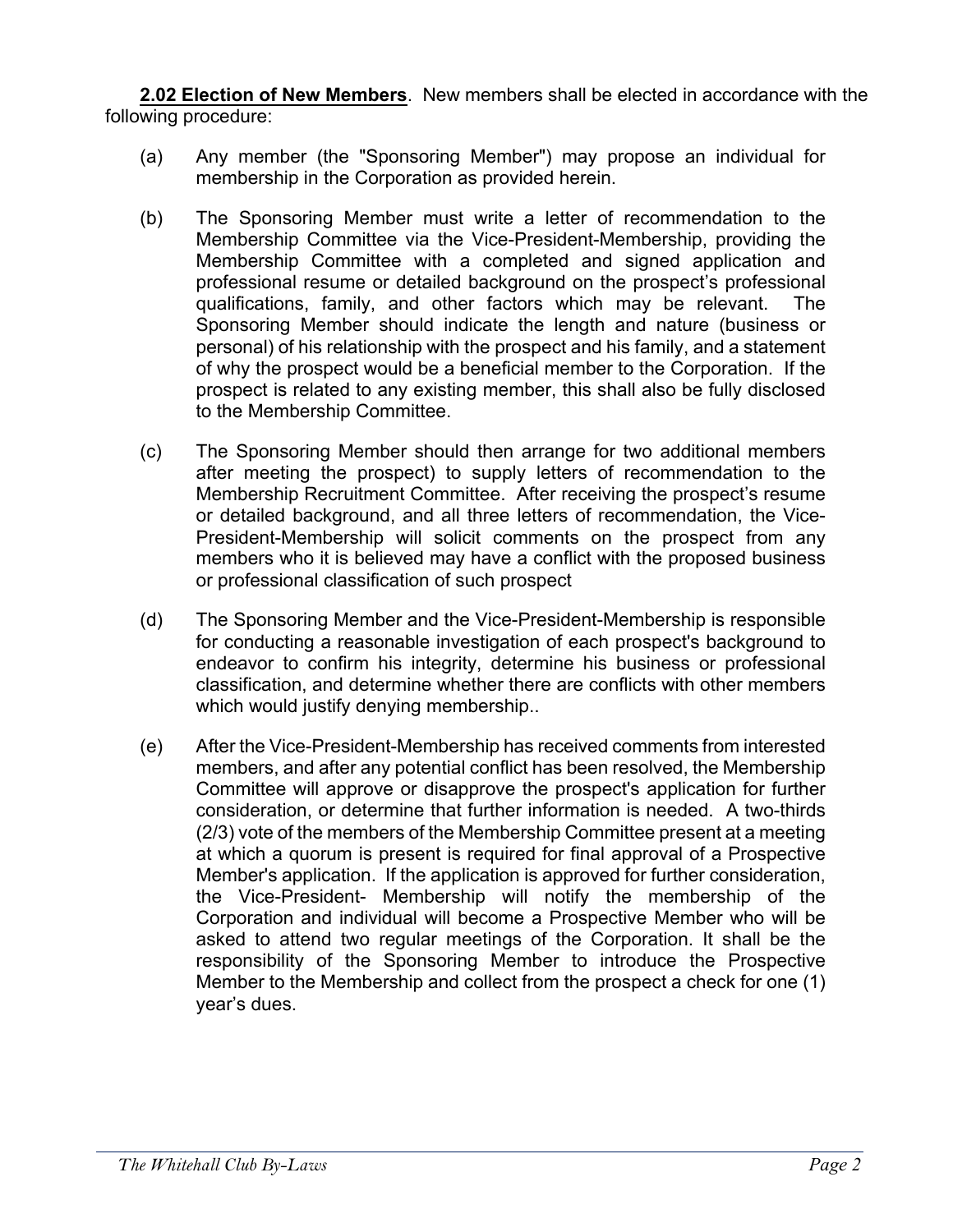(f) The Sponsoring Member will notify the Vice-President-Membership when the Prospective Member has attended the two required meetings, at which time the Membership Committee will consider the Prospective Member's application for membership for final approval. A two-thirds (2/3) vote of the members of the Membership Committee present at a meeting at which a quorum is present is required for final approval of a Prospective Member's application. Upon final approval, the President of the Corporation shall write a letter of congratulations to the new member informing him that his membership has been approved. In the event that membership is denied, the check for one year's dues will be returned promptly to the prospective member. The President shall then introduce the new member at the next regular meeting of the Corporation.

**2.03 Voting Rights**. Each member shall be entitled to one (1) vote on those matters submitted to a vote of the membership.

**2.04 Termination of Membership**. A member's membership in the Corporation shall be terminated under any of the following circumstances:

- (a) If a member ceases to be personally and actively engaged within the Houston metropolitan area in the line of business or profession under which he is classified in the Corporation;
- (b) If a member ceases to have his place of business in the Houston metropolitan area;
- (c) If a member voluntarily resigns his membership in the Corporation;
- (d) If a member in any other way has a career change, including, but not limited to, a change of employer, the divestiture of a major business interest in which the active member holds his classification, personal or corporate bankruptcy, or retirement. In such an event, to avoid termination of membership, the member must successfully reapply for membership, which must be done within onehundred eighty (180) days from the occurrence of the career change.
- (e) Any member physically attending fewer than fifty percent (50%) of the regular meetings of the Corporation held during any consecutive four-quarter period shall lose his right to object to the application of any Prospective Member applying in his category during the next quarter. Further, such member's membership may be terminated by a two-thirds (2/3) vote of the Membership Committee present at a meeting at which a quorum is present. The member will then be notified in writing that his membership has been terminated. The Vice President-Retention may, in his sole discretion, waive absences from a member's records if said member has encountered significant extenuating circumstances. The above notwithstanding, any disputes as to the appropriateness of "extenuating circumstances" shall ultimately be determined by the President.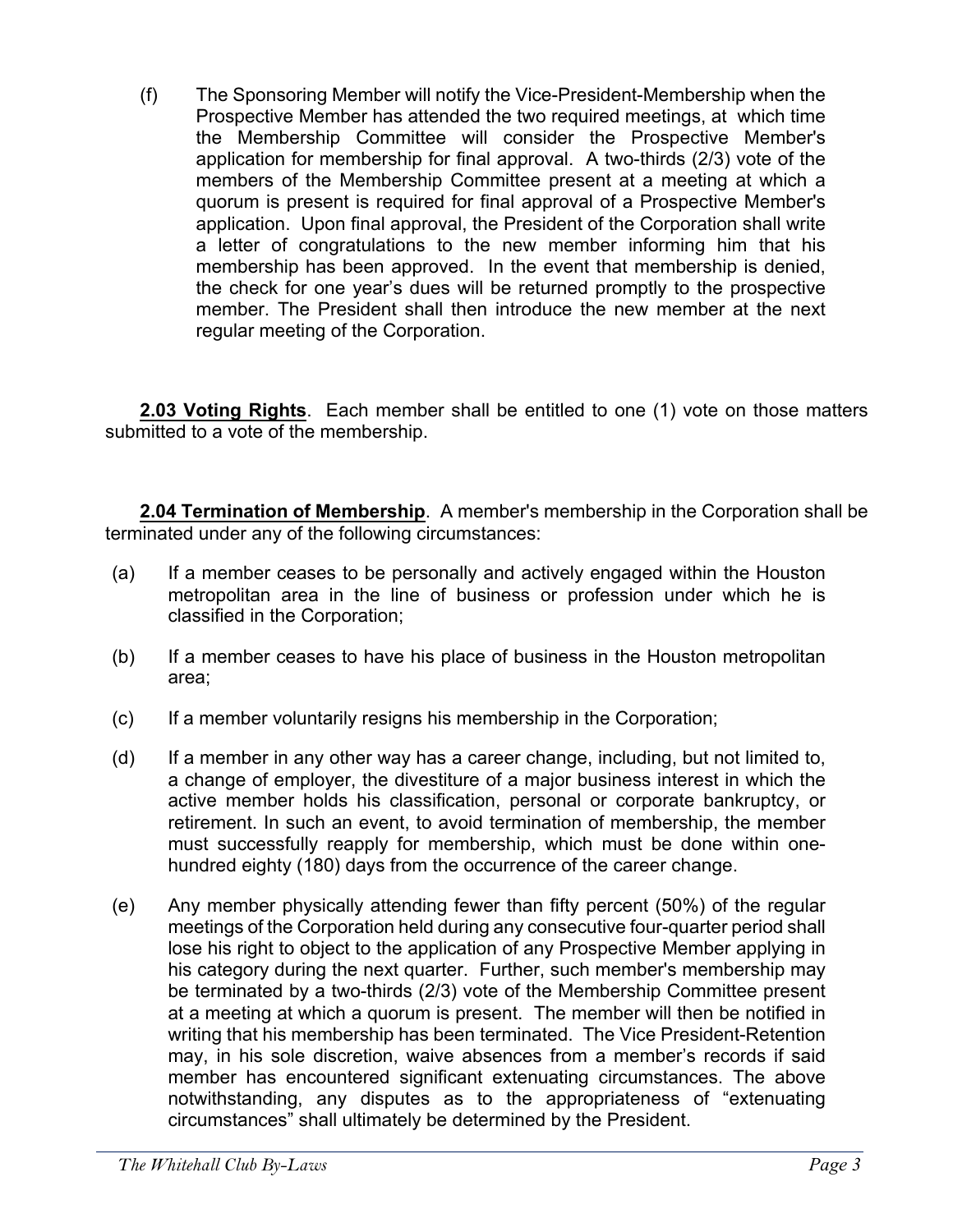- (f) The membership of any member who is delinquent in the payment of dues shall terminate as provided in Section 11.04 herein, unless the Membership Committee approves alternative arrangements for the payment of dues.
- (g) The membership of any member may be terminated for good cause as determined by a two-thirds (2/3) vote of the Board of Directors and affirmed by a three-fourths (3/4) vote of the membership at a meeting at which a quorum is present.

**2.05 Obligations on Termination**. The termination of membership, either voluntary or involuntary, of any member shall not relieve such former member of his obligation to pay his dues, assessments, or other charges theretofore accrued and unpaid.

**2.06 Transfer of Membership**. Membership in the Corporation is not transferable or assignable.

**2.07 Member** *Emeritus* **Status**. At any time after seven (7) continuous years of active membership status a member in good standing, who is greater in age than fifty years old may make written application to the Membership Committee for *emeritus* status. If such application is favorably approved by two-thirds (2/3) of the Membership Committee present at a meeting at which a quorum is present, the member will become an *Emeritus* Member of the club and become exempt from the membership attendance requirements set out in Section 2.04 or any other section of the By-Laws with respect to mandatory attendance levels

**2.08** Immediately upon granting a member *emeritus* status, said member's classification shall become available to other prospective members. The member's emeritus status will thereafter be made clear in any announcements made at regular meetings without reference to prior classification. Should the emeritus member at any time thereafter wish to return to regular membership status, they must apply to the Membership Committee for either new membership or change of classification, in accordance with the By-Laws.

## **ARTICLE III**

## MEETINGS OF MEMBERS

**3.01 Regular Meetings and Attendance of Members**. Members are expected to actively support the Corporation with their regular attendance. Regular meetings of the Corporation shall be held weekly at 7:15 a.m. on that day of the week selected by the Board of Directors. Regular meetings shall include a social period, breakfast, and a program, and will normally be adjourned at 8:30 a.m. For good cause, the President may change the regular meeting of any week to a different day or hour of the same week. Further, the Board of Directors may cancel a regular meeting if a majority of the directors feel that it is necessary or desirable.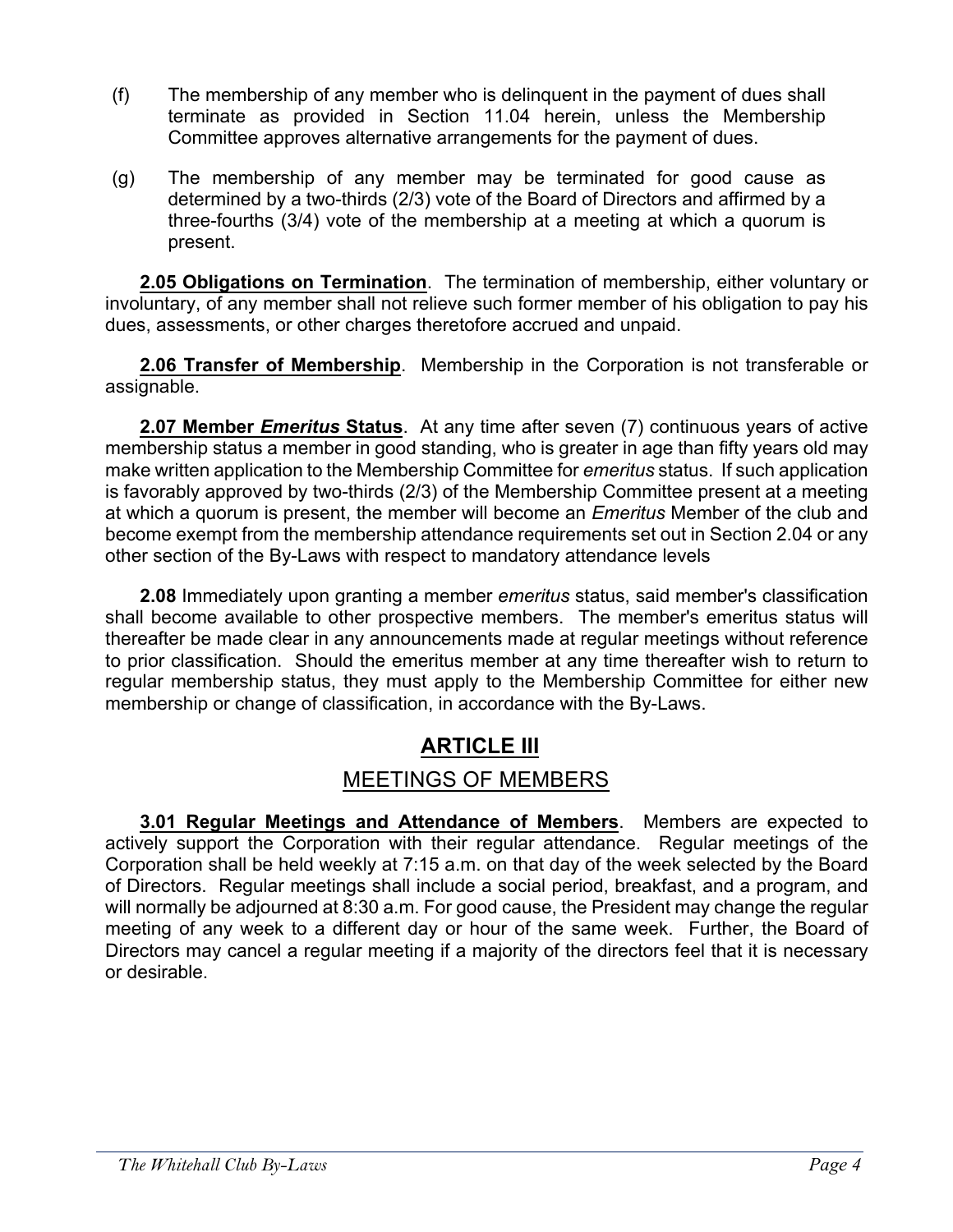**3.02 Special Meetings**. Special meetings of the members may be called by the President, the Board of Directors, or not less than one-tenth (1/10) of the members.

**3.03 Place of Meetings**. The Board of Directors may designate any place, either within or without the State of Texas, as the place of meeting for any regular meeting or for any special meeting called by the Board of Directors. If no designation is made, or if a special meeting be otherwise called, the place of meeting shall be the registered office of the Corporation.

**3.04 Notice of Special Meetings**. Written or printed notice stating the place, day, and hour of any special meeting of members shall be delivered, either personally or by mail or email to each member, not less than ten (10), nor more than fifty (50), days before the date of such meeting, by or at the direction of the President or the Secretary or the members calling the meeting. The purpose or purposes for which the special meeting is called shall be stated in the notice. If mailed, the notice of a meeting shall be deemed to be delivered when deposited in the United States mail addressed to the member at his address as it appears on the records of the Corporation, with postage thereon prepaid.

**3.05 Quorum**. Members constituting a majority of the membership of the Corporation shall constitute a quorum at any regular or special meeting. If a quorum is not present at any meeting of the members, a majority of the members present may adjourn the meeting from time to time without further notice.

**3.06 Guests**. There shall be no charge for the breakfasts of guest speakers and guests who are bona fide Prospective Members. Members bringing other guests shall be responsible for paying the Treasurer the cost of their meal plus the applicable service charge and tax. It shall be the personal obligation of each member to abide by this by-law.

**3.07 Attendance of Members Terminated Under Section 2.04(d).** Members terminated under Section 2.04(d) of these By-Laws shall be eligible to continue attending meetings as an unofficial guest of the Corporation for a period of not more than one-hundred eighty (180) consecutive days after such termination, but only if their meals are paid for either out of previously-paid dues or on a cash basis; after which said guest status ends and the person must reapply for membership in the usual fashion.

## **ARTICLE IV**

## BOARD OF DIRECTORS

**4.01 Number, Tenure, and Election**. The Board of Directors shall consist of at least seven (7) members comprised of the current President and all other member past-Presidents who wish to serve as director of the Corporation unless the then-acting President is notified that the prospective director does not wish to serve. Past Presidents that cannot actively attend and participate in all anticipated board meetings are encouraged not to serve. The most immediate past President electing to participate on the Board shall act as the Chairman of the Board and the Secretary of the Board shall be appointed by the Chairman. The Secretary of the Board must be a current director, and shall keep the minutes of each meeting of the Board. Past-presidents are defined as those individuals who have served as president of either the Whitehall Club or the Allen Forum, which merged with the Whitehall Club in 2001.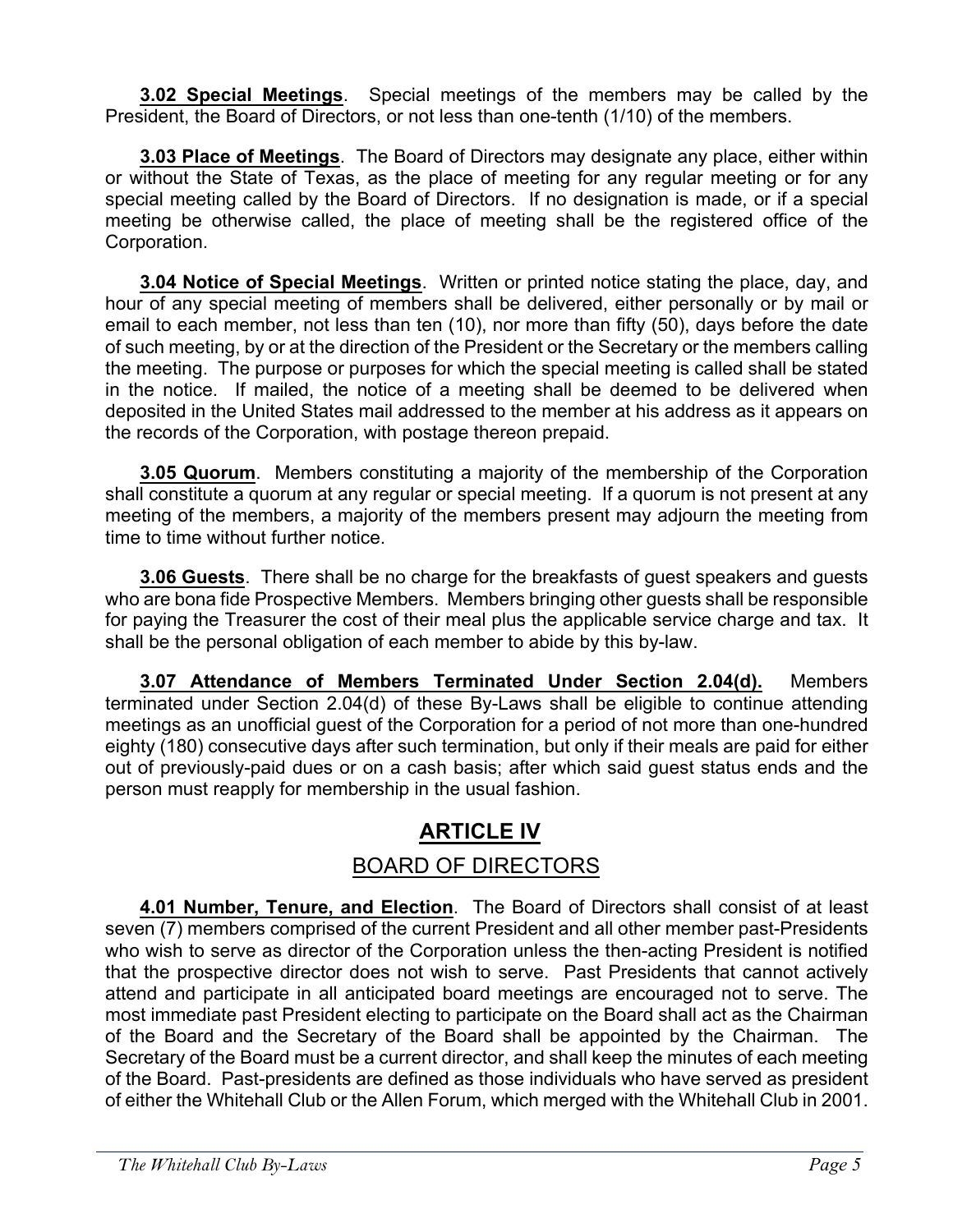**4.02 General Powers**. The overall affairs of the Corporation shall be managed by the Board of Directors. Except as herein otherwise specifically provided, the decision of the Board of Directors in all matters shall be final, subject only to an appeal by the membership. The Board of Directors shall have general control over all offices and committees, and may for good cause declare any office vacant.

**4.03 Appeal of Board of Directors**. Ten (10) or more members may petition the President to appeal to the membership any decision of the Board of Directors, and such decision may be reversed by a three-fourths (3/4) vote of the members present at a regular meeting of the Corporation, provided, however, that a quorum is present at such regular meeting.

**4.04 Regular Meetings**. The Board of Directors shall meet at least quarterly and when called by the President.

**4.05 Special Meetings**. Special meetings of the Board of Directors may be called by or at the request of the President or any two (2) directors. The person or persons authorized to call special meetings of the Board of Directors may fix any reasonable place, within Harris County, Texas, or a county adjoining Harris County, Texas, as the place for holding any special meetings of the Board of Directors called by them.

**4.06 Notice**. Notice of any special meetings of the Board of Directors shall be given at least seven (7) days previously thereto.

**4.07 Quorum**. Two-thirds (2/3) of the directors shall constitute a quorum for the transaction of business at any meeting of the Board of Directors; but if less than two-thirds (2/3) of the directors are present at said meeting, a majority of the directors present may adjourn the meeting from time to time without further notice.

**4.08 Manner of Acting**. The act of two-thirds (2/3) of the directors present at a meeting at which a quorum is present shall be the act of the Board of Directors unless the act of a greater number is required by law or by these By-laws.

**4.09 Informal Action by Directors**. Any action required by law to be taken at a meeting of directors, or any action which may be taken at a meeting of directors, may be taken without a meeting if a consent in writing setting forth the action so taken shall be signed by all of the directors.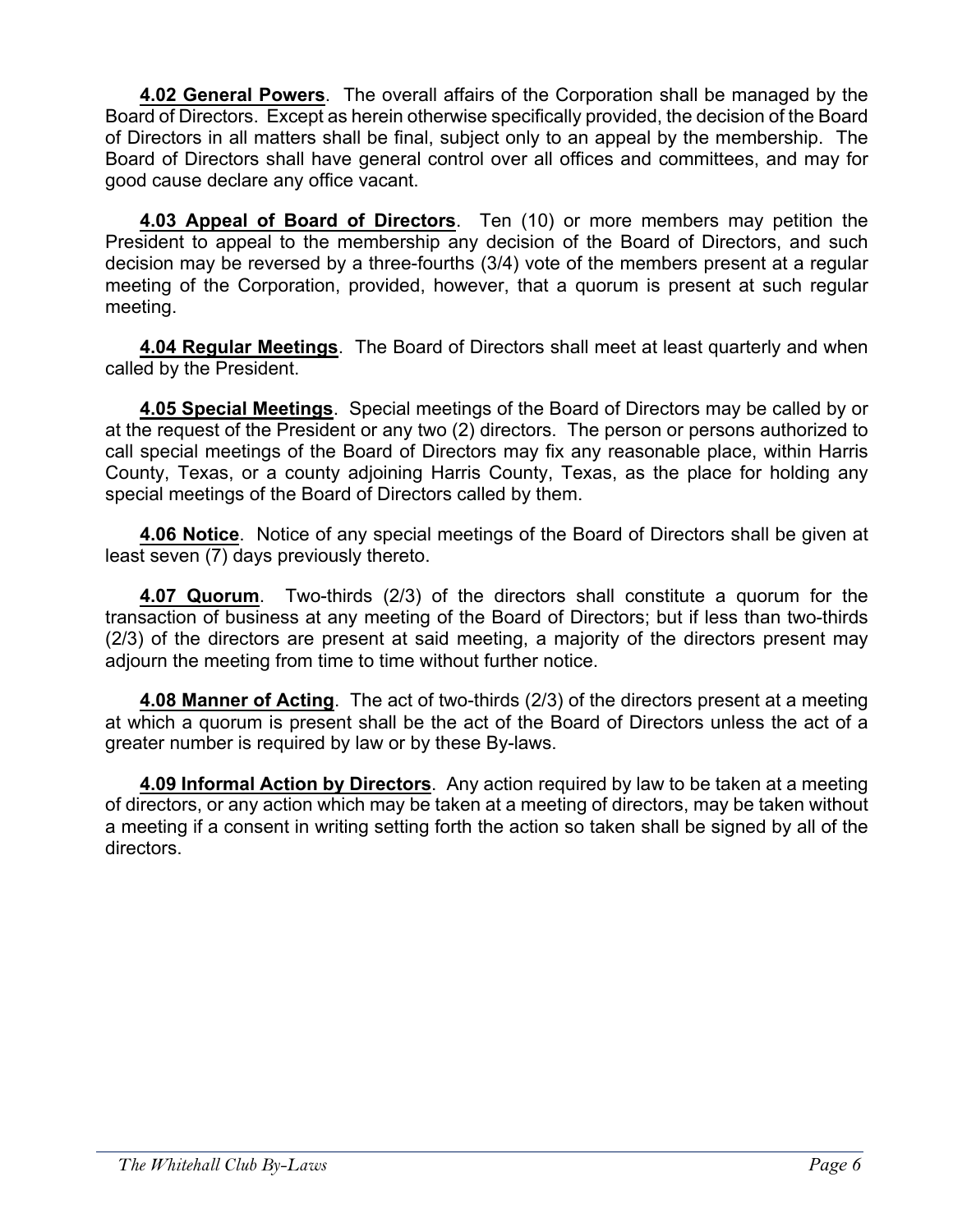## **ARTICLE V OFFICERS**

**5.01 Officers**. The officers of the Corporation shall be a President, Vice Presidents of Programs and Membership, and one or more Vice-Presidents (the number and categories thereof to be determined by the Board of Directors), a Secretary, a Treasurer, and such other officers as may be elected in accordance with the provisions of this Article. The Board of Directors may elect or appoint other officers as it shall deem desirable, such officers to have the authority and perform the duties prescribed, from time to time, by the Board of Directors. Any two (2) or more offices may be held by the same person, except the offices of President and Secretary. No officer shall serve more than two (2) consecutive terms in any one office.

**5.02 Election and Term of Office**. The officers of the Corporation shall be elected in accordance with the following procedure:

- (a) The Nominating Committee shall be composed of the current Chairman and President and the nominated President-elect who meet prior to Thanksgiving and propose a slate of officers for the upcoming fiscal year of the Corporation.
- (b) The Nominating Committee, after first securing the approval of the Board, shall then announce the proposed slate of officers at the next regular meeting of the Corporation.
- (c) An election will be held at the first meeting in December. At that time, nominations may be made from the floor by any member.

New offices may be created and filled at any meeting of the Board of Directors. Each officer shall hold office for one (1) fiscal year, unless re-elected.

**5.03 Removal**. Any officer of the Corporation may be removed by the Board of Directors whenever in its judgment the best interests of the corporation would be served thereby, but such removal shall be without prejudice to the contract rights, if any, of the officer so removed.

**5.04 President**. The President shall be the principal executive officer of the Corporation and shall in general supervise and control all of the business and affairs of the Corporation; he shall preside at all meetings of the members and of the Board of Directors; he shall coordinate the activities of the various committees, and officers; he shall oversee the preparation and administration of a Budget as provided in Article IX herein; he may sign, with the Secretary or any other proper officer of the Corporation authorized by the Board of Directors, any deeds, mortgages, bonds, contracts, or other instruments which the Board of Directors have authorized to be executed, except in cases where the signing and execution thereof shall be expressly delegated by the Board of Directors or by these By-Laws or by statute to some other officer or agent of the Corporation; and in general he shall perform all duties incident to the office of President and such other duties as may be prescribed by the Board of Directors from time to time.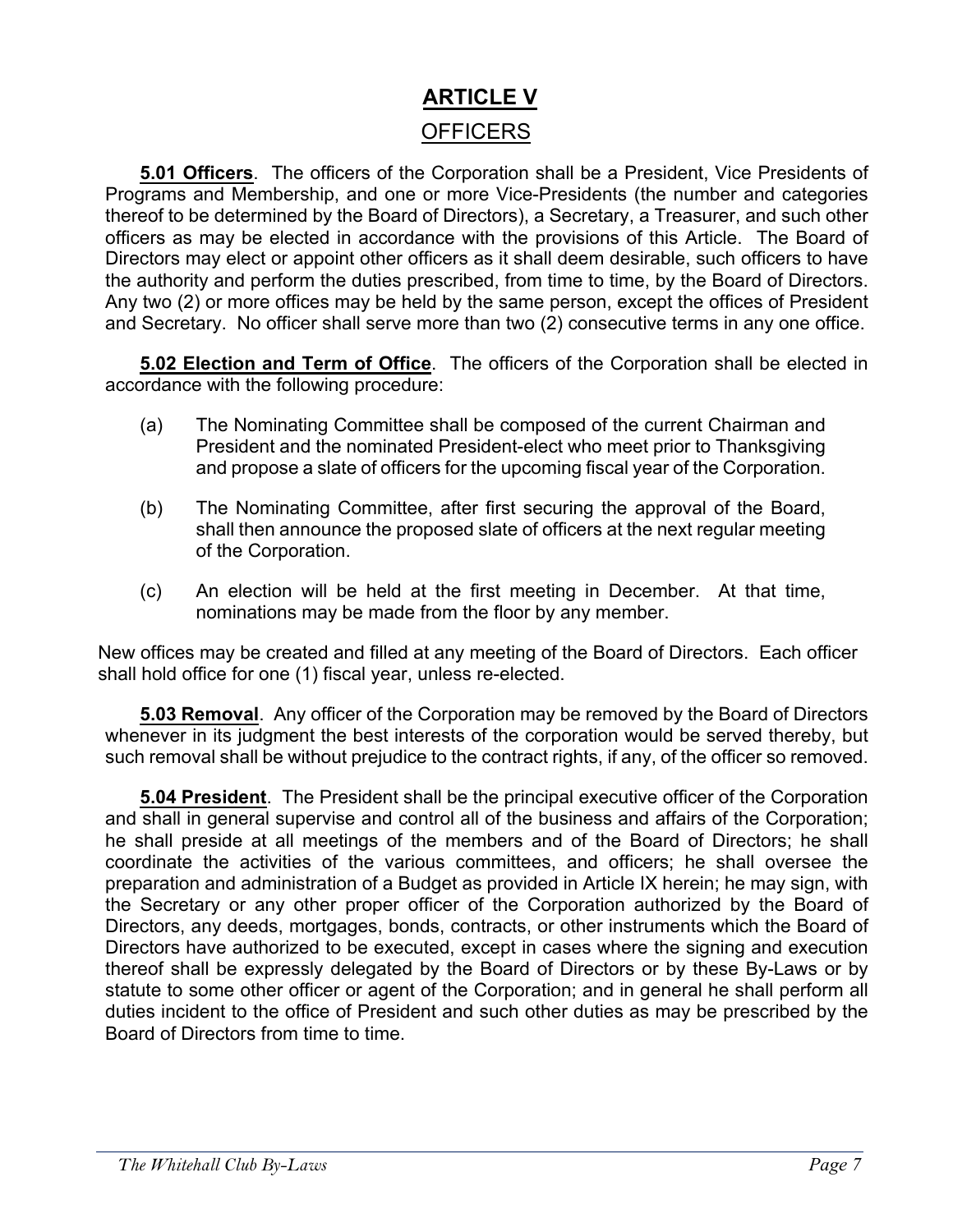**5.05 Vice-President-Membership**. The Vice-President-Membership shall, preside at all Membership Committee meetings, and organize and inspire the membership to promote and attract qualified new members.

**5.06 Vice-President-Membership Retention**. The Vice-President-Membership Retention shall record and maintain accurate records of attendance at meetings, contact members with significant absences, and report to the Membership Committee any member who is not physically present for more than fifty percent (50%) of the regularly scheduled meetings during any consecutive four quarter period.

**5.07 Vice-President-Program**. The Vice-President-Program shall (1) preside at the meetings of the Corporation and the Board of Directors in the absence of the President and (2) plan and schedule programs consistent with the purposes of the Corporation.

**5.08 Vice-President-Social**. The Vice-President-Social shall plan, arrange, and promote outside social functions for members. There may be one or more Vice President-Social as may be determined by the Board.

**5.09 Secretary**. The Secretary shall organize and maintain the records (other than financial) of the Corporation, maintain a current membership roster, and conduct all official correspondence of the Corporation. He shall send letters of appreciation to guest speakers.

**5.10 Treasurer**. The Treasurer shall maintain all financial records of the Corporation, maintain custody of funds, pay bills, send dues statements, collect dues, report to the Board of Directors any member who is delinquent in the payment of dues for more than one (1) months, and report the Corporations' financial condition to the membership at regular meetings, at least at the bi-annual Business meetings. The Treasurer shall review the Budget and finances of the Corporation periodically throughout the year, and if a significant imbalance exists and the President does not correct the imbalance, the Treasurer shall immediately notify the Board of Directors of such condition.

## **ARTICLE VI**

## COMMITTEES

**6.01 Membership Committee**. The Membership Committee shall consist of the past five (5) most immediate past-Presidents electing to serve on the committee, and the then President and Vice Presidents of Programs and Membership of the Corporation. Any past-President that cannot actively attend at least 50% of anticipated committee meetings are encouraged to elect not to serve. It shall perform the duties set out in Section 2.02 herein. Any past-President who is not a member of the Membership Committee may attend any Membership Committee, with no voting privileges.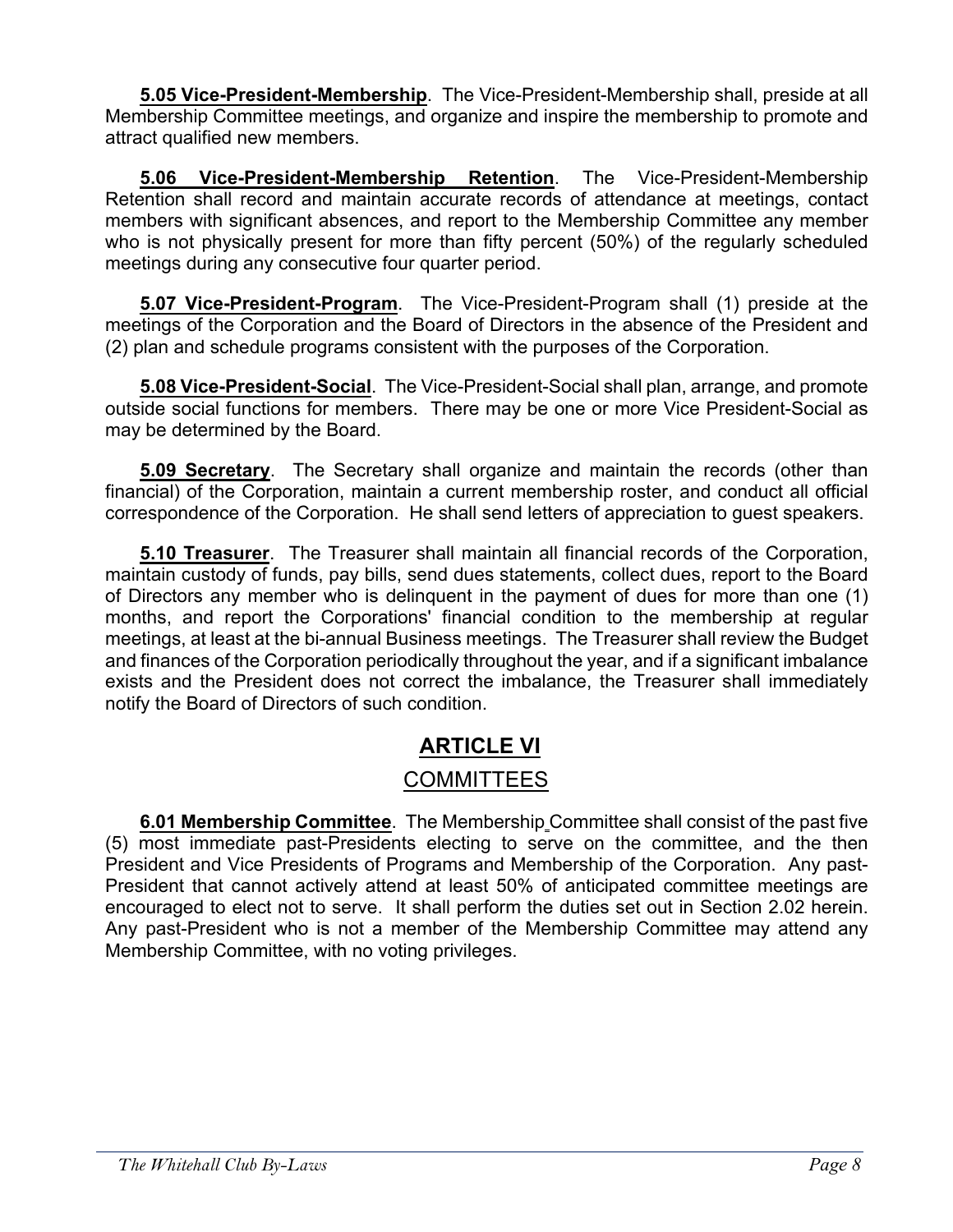**6.02 Nominating Committee**. The Nominating Committee shall consist of the President, Chairman, and such members as may be appointed by the President and shall perform duties as set out in Section 5.02(a) herein.

**6.03 Committee of Directors**. The Board of Directors, by resolution adopted by a majority of the directors, may designate and appoint one or more committees, each of which shall consist of one or more directors, which committees, to the extent provided in said resolution, shall have and exercise the authority of the Board of Directors in the management of the Corporation as designated by the resolution. However, no such committee shall have the authority of the Board of Directors in reference to amending, altering, or repealing the By-Laws; electing, appointing, or removing any member or any director or officer of the Corporation; amending the Articles of Incorporation; adopting a plan of merger or adopting a plan of consolidation with another corporation; authorizing the sale, lease, exchange, or mortgage of all or substantially all of the property and assets of the Corporation; authorizing the voluntary dissolution of the Corporation or revoking proceedings therefor; adopting a plan for the distribution of the assets of the Corporation, or amending, altering, or repealing any resolution of the Board of Directors, which by its terms provides that it shall not be amended, altered, or repealed by such committee.

**6.04 Other Committees**. Other committees not having and exercising the authority of the Board of Directors in the management of the Corporation may be designated by the President or by a resolution adopted by a majority of the directors present at a meeting at which a quorum is present. Except as otherwise provided in such resolution, members of each such committee shall be members of the Corporation, and the President of the Corporation shall appoint the members thereof. Any members thereof may be removed by the person or persons authorized to appoint such member whenever in their judgment the best interests of the Corporation shall be served by such removal.

**6.05 Term of Office**. Each member of a committee shall continue as such until the next fiscal year of the Corporation, unless the committee shall be sooner terminated, or unless such member be removed from such committee, or unless such member shall cease to qualify as a member thereof.

**6.06 Chairman**. One member of each committee shall be appointed as Chairman by the person or persons authorized to appoint the members thereof.

**6.07 Vacancies**. Vacancies in the membership of any committee may be filled by appointments made in the same manner as provided in the case of the original appointments.

**6.08 Quorum**. Unless otherwise provided in the resolution of the Board of Directors designating a committee, a majority of the whole committee shall constitute a quorum and the act of two-thirds (2/3) of the members present at a meeting at which a quorum is present shall be the act of the committee.

**6.09 Rules**. Each committee may adopt rules for its own government not inconsistent with these By-Laws or with rules adopted by the Board of Directors.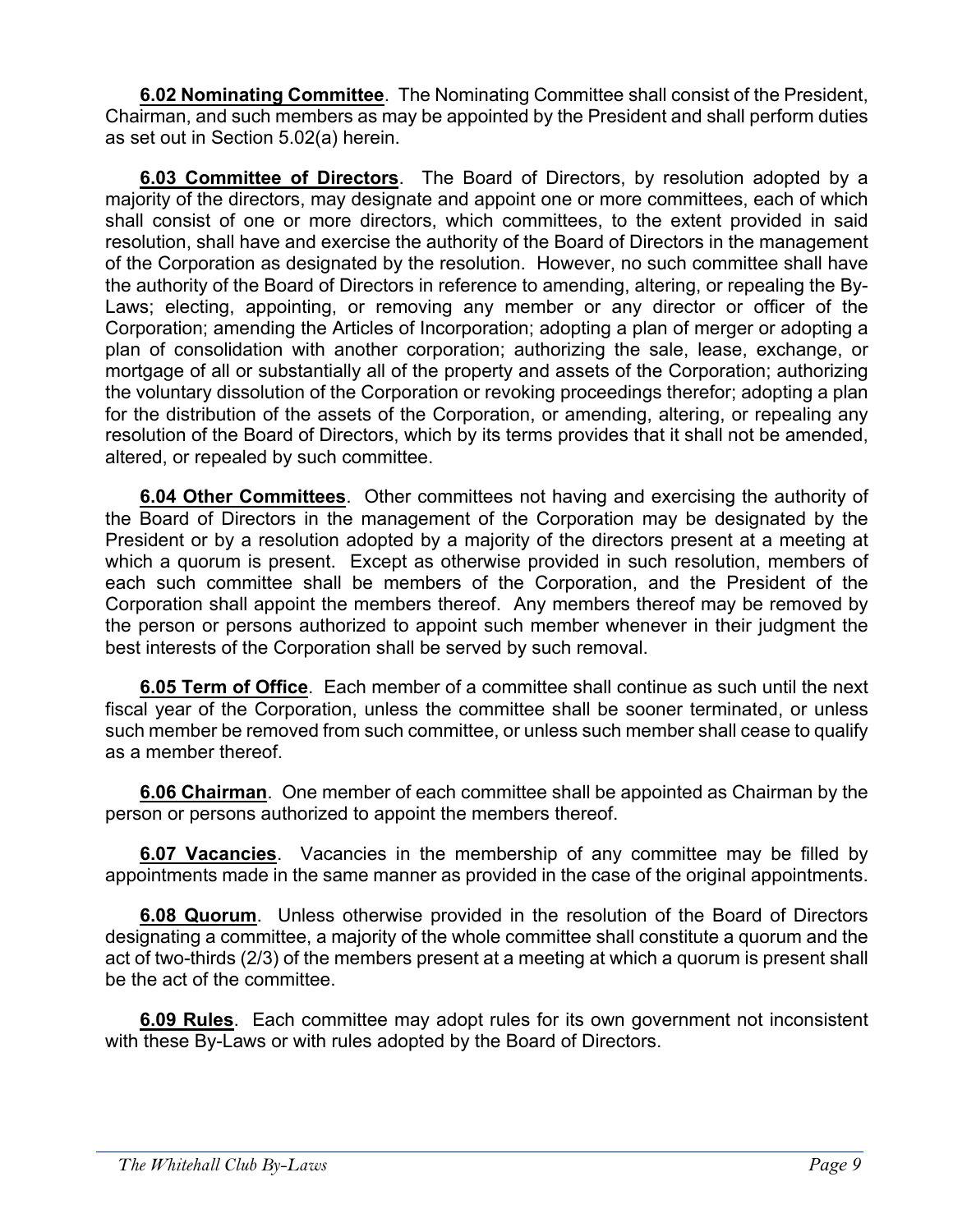## **ARTICLE VII**

## CONTRACTS, CHECKS, DEPOSITS, AND FUNDS

**7.01 Contracts**. The Board of Directors may authorize any officer or officers, agent or agents of the Corporation, in addition to the officers so authorized by these By-Laws, to enter into any contract or execute and delivery any instrument in the name of and on behalf of the Corporation. Such authority may be general or confined to specific instances.

**7.02 Checks and Drafts**. All checks, drafts, or orders for payment of money, notes, or other evidences of indebtedness issued in the name of the Corporation shall be signed by such officer or officers, agent or agents of the Corporation and in such manner as shall from time to time be determined by resolution of the Board of Directors. In the absence of such determination by the Board of Directors, such interests shall be signed by the Treasurer and countersigned by the President or a Vice President of the Corporation. Further, all such interests in the amount of Ten Thousand Dollars (\$10,000.00) or more require at least two signatures.

**7.03 Deposits**. All funds of the corporation shall be deposited from time to time to the credit of the Corporation in such banks, trust companies, or other depositories as the Board of Directors may select.

**7.04 Gifts**. The Board of Directors may accept on behalf of the Corporation any contribution, gift, bequest, or devise for the general purposes or for any specific purpose of the Corporation. The President may make reasonable gifts on behalf of the Corporation to members, members' families, or special third persons who have been of service to the Corporation in cases of death, illness, or other special circumstances.

## **ARTICLE VIII**

### BOOKS AND RECORDS

**8.01** The Corporation shall endeavor to keep correct and complete books and records of account and shall also keep minutes of the proceedings of its members, Board of Directors, and committees having any of the authority of the Board of Directors, and shall keep at the registered or principal office a record giving the names and addresses of the members. All books and records of the Corporation may be inspected by any member for any proper purpose at any reasonable time.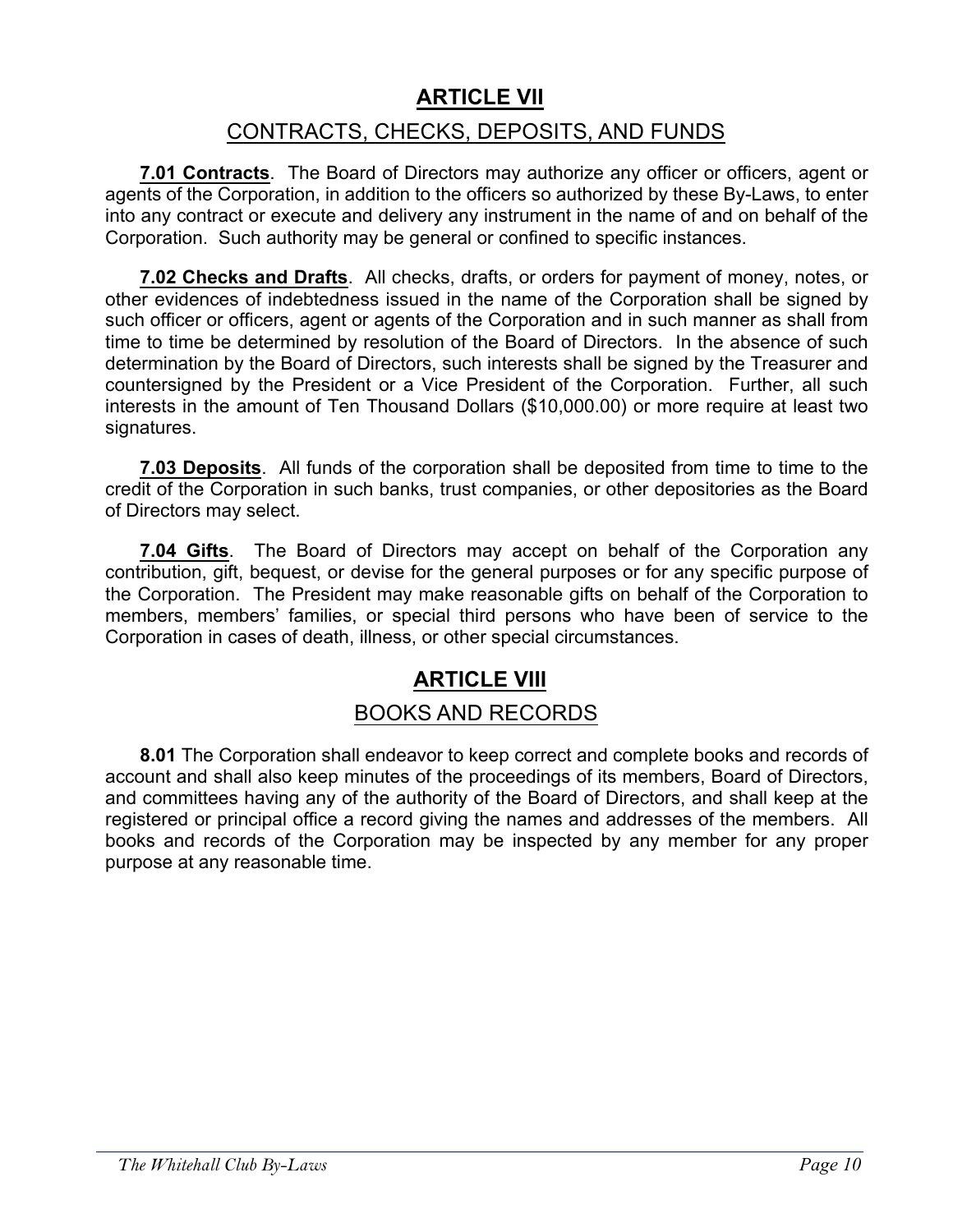## **ARTICLE IX** BUDGET

**9.01** An annual Budget shall be presented to the Membership at a regular meeting prior to March 1 of each fiscal year. Such Budget shall take into account the following: (i) actual revenues; (ii) anticipated revenues; (iii) meal expenses; (iv) entertainment expenses; (v) supplies and other normal expenses; and (vi) other revenues or expenses. The President shall periodically review the finances of the Corporation throughout the year to determine if the Budget is being adhered to and report to the Board and the Membership the financial status of the Corporation when circumstances require. If budget overage of more than \$300.00 exists, the President shall take such actions as are needed and shall call a business meeting to adjust the Budget as necessary.

## **ARTICLE X**

## FISCAL YEAR

**10.01** The fiscal year of the Corporation shall begin on the first day of January and end of the last day in December in each year.

# **ARTICLE XI**

## **DUES**

**11.01 Annual Dues**. The Board of Directors, with the approval of the membership, shall determine from time to time the amount of the annual dues payable to the Corporation by members.

**11.02 Other Charges**. Any other officially sanctioned charge or assessment levied upon the membership as may from time to time be approved by the Board of Directors and the membership, including, but not limited to, guest fees for breakfast or social functions, shall be considered "dues" for purposes of these By-Laws.

**11.03 Payment of Dues**. Annual dues shall be payable in advance of the Fifteenth (15th) day of January of each fiscal year. First year dues of a new member shall be equal the annual dues of all members regardless of the date the new member is admitted to membership. Second year dues for those who become members the preceding year shall be prorated from the beginning of the month in which their membership was approved by the Membership Committee. All other charges shall be paid within thirty (30) days of a members receipt of statements for same.

**11.04 Default and Termination of Membership**. When any member shall be in default in the payment of dues or other charges for a period of one (1) month from the date when same become payable, the Treasurer shall send a formal notice to the member advising him that the dues payment is delinquent, specifying the amount of the delinquency and advising the member that failure to pay such delinquent dues within thirty (30) days will subject such member to automatic termination of membership. It shall be the responsibility of each member to keep the Treasurer and officers advised as to any change of address for purposes of mailing notices of dues and other charges. Upon request, the Board of Directors may approve exceptions.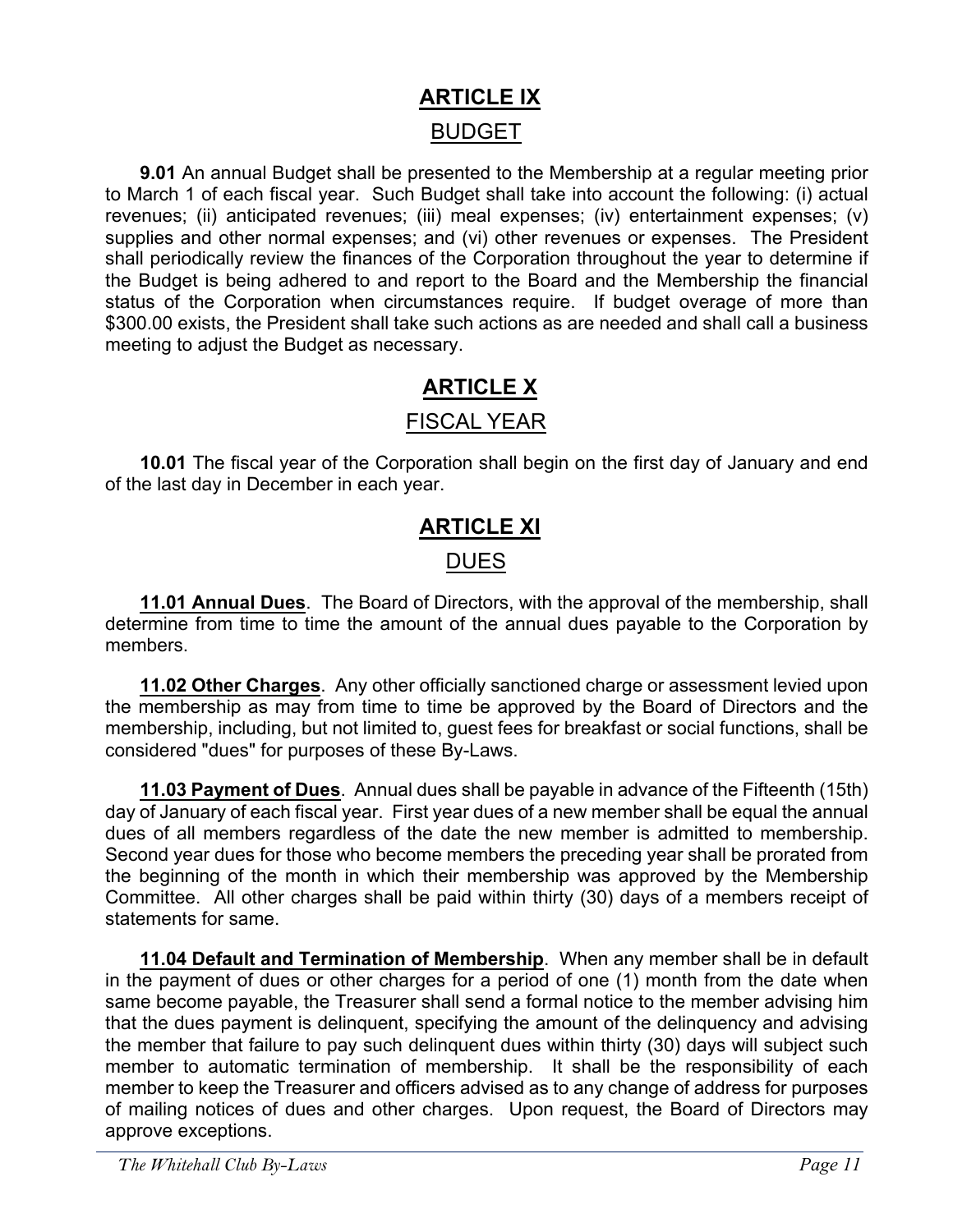## **ARTICLE XII**

## SEAL

**12.01** The Board of Directors shall provide a corporate seal, which shall be in the form of a circle and shall have inscribed thereon the name of the Corporation and the words "Corporate Seal of The Whitehall Club).

## **ARTICLE XIII**

## OUTSIDE ACTIVITIES

**13.01** The Corporation shall not undertake or engage in any political religious, or other unauthorized activity. Topics that speakers wish to address are not considered to be an "Outside Activity" as defined by Article XIII.

## **ARTICLE XIV**

### **ETHICS**

**14.01** The Corporation recognizes that its members may be individually governed by canons or codes of professional conduct. Therefore, if any activity undertaken by the Corporation is deemed by a member to be against his canon or code of conduct, then that member may refrain from entering into such activity if he so desires. It shall be left to the sole judgment of such member to ascertain if a particular activity is contrary to his canon or code of professional conduct.

## **ARTICLE XV**

### WAIVER OF NOTICE

**15.01** Whenever any notice is required to be given under the provisions of the Texas Non-Profit Corporation Act or under the provisions of the Articles of Incorporation or the By-Laws of the Corporation, a waiver thereof in writing signed by the person or persons entitled to such notice, whether before or after the time stated therein, shall be deemed equivalent to the giving of such notice.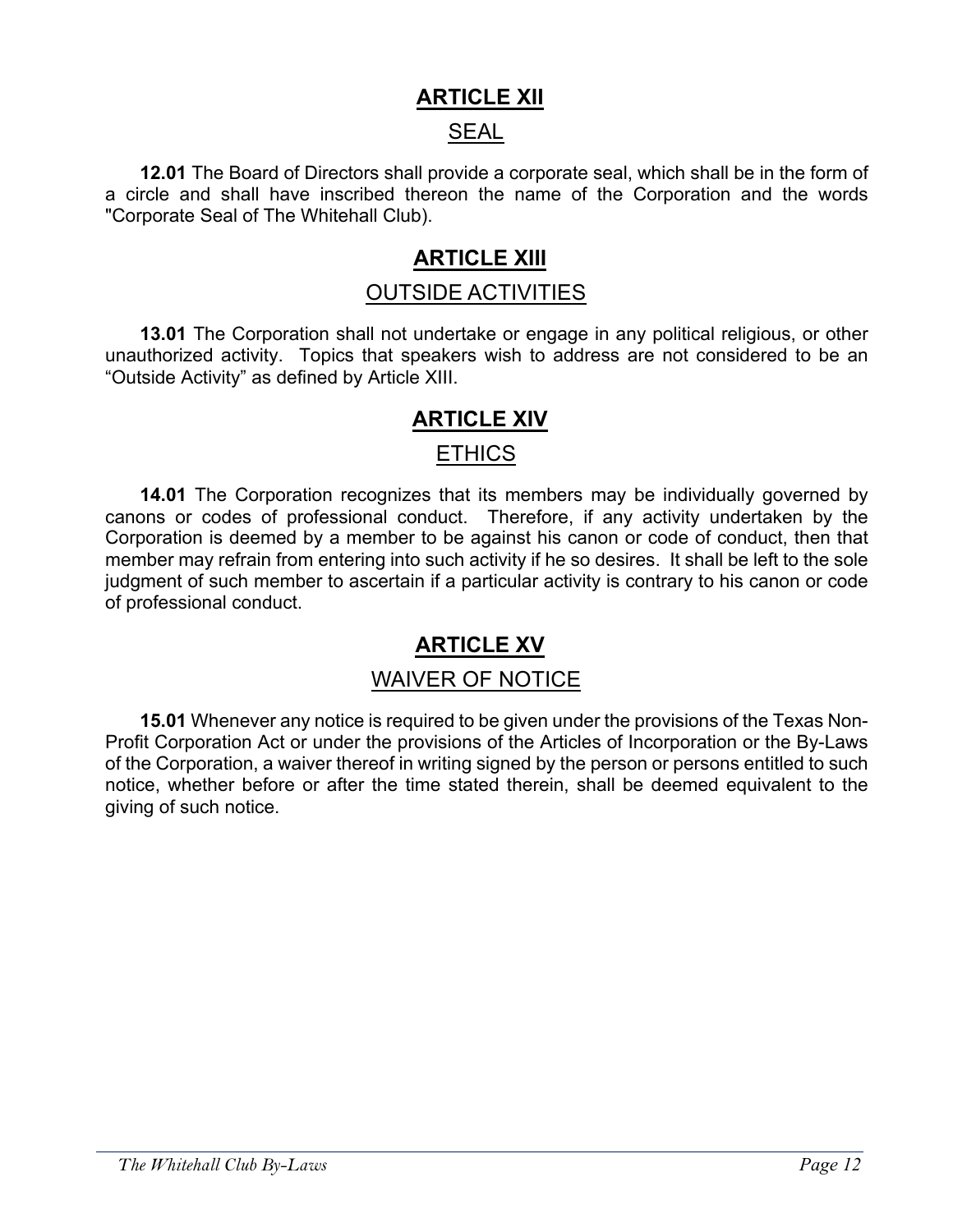## **ARTICLE XVI**

## INDEMNIFICATION OF OFFICERS, DIRECTORS AND MEMBERS

**16.01 Persons Indemnifiable**. Except as prohibited by this Article, all current and past officers, directors, and members of the Corporation may be indemnified by the Corporation.

**16.02 Indemnifiable Events**. Indemnifiable events include any threatened, pending, or completed actions, suits, or proceedings, whether civil, criminal, administrative, arbitrative, or investigative, any appeals in such actions, suits, or proceedings, and any inquiries or investigations that could lead to such actions, suits, or proceedings, or the incurring of any reasonable and necessary expense on behalf of the Corporation.

**16.03 Conditions for Indemnification**. The Corporation may indemnify a person described in Section 16.01 who was, is, or is threatened to be made a named defendant or respondent in an indemnifiable event as defined in Section 16.02, only if it is determined that the person:

- (a) conducted himself in good faith;
- (b) reasonably believed:
	- *(1) in the case of conduct in his official capacity as a director of the Corporation, that his conduct was in the Corporation's best interests; and*
	- *(2) in all other cases, that his conduct was at least not opposed to the Corporation's best interests;*
- (c) in the case of any criminal proceeding, had no reasonable cause to believe his conduct was unlawful;
- (d) in cases in which the person is a director, has not been found liable on the basis that personal benefit was improperly received by him; and
- (e) in cases in which the person is a director, has not been found liable to the Corporation.